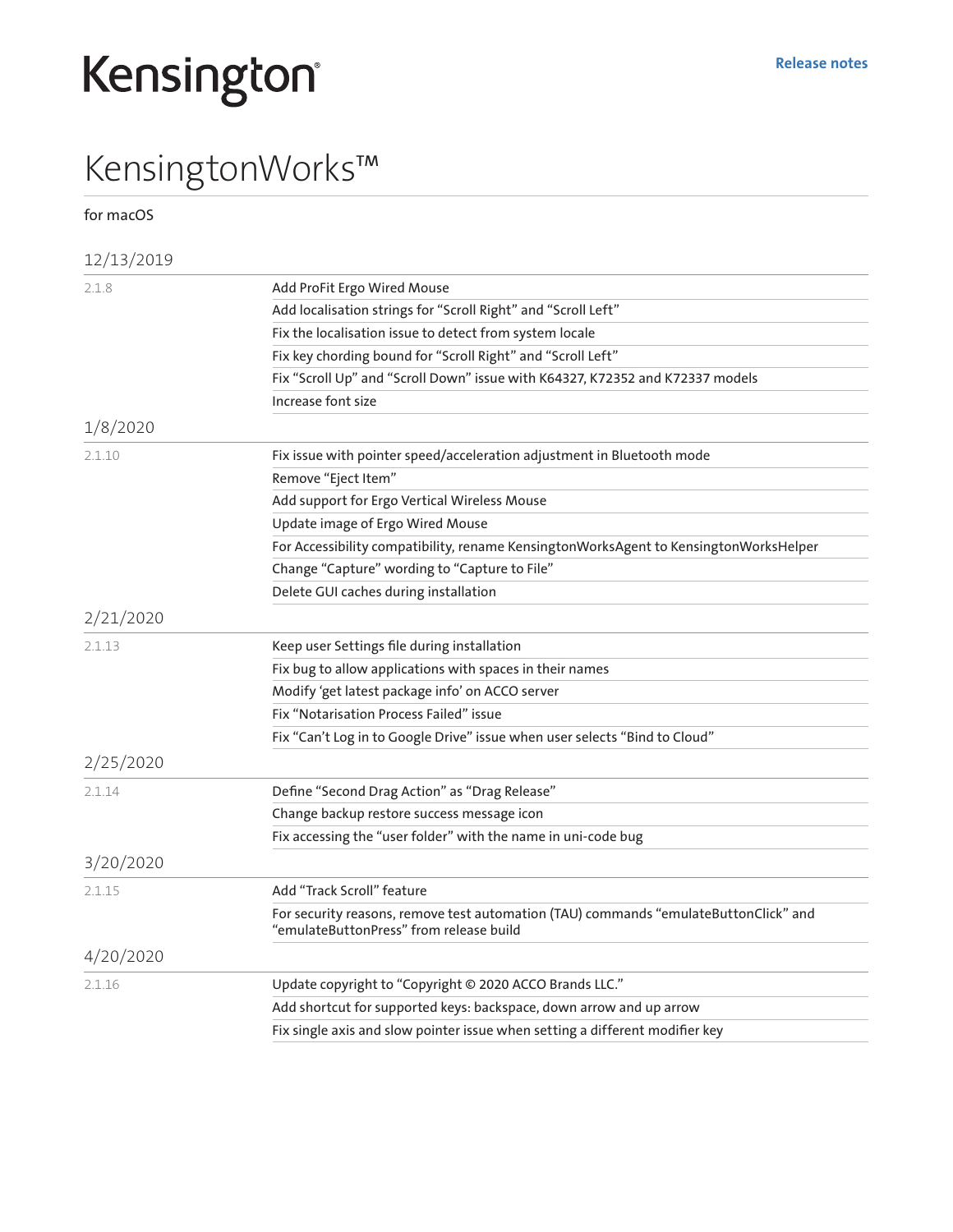| 5/14/2020  |                                                                                                                                                                                                    |
|------------|----------------------------------------------------------------------------------------------------------------------------------------------------------------------------------------------------|
| 2.1.17     | Add "macOS Security and Privacy setting" guider to indicate user do the following:                                                                                                                 |
|            | a. Allow KensingtonWorks in Security and Privacy                                                                                                                                                   |
|            | b. Check KensingtonWorks in Input Monitoring                                                                                                                                                       |
|            | c. Check KensingtonWorks in Accessibility                                                                                                                                                          |
|            | Implement localisation of the guider                                                                                                                                                               |
|            | Update translation json files to fix incorrect wording on traditional Chinese language environment<br>and Japanese language environment                                                            |
| 6/5/2020   |                                                                                                                                                                                                    |
| 2.1.18     | Add navigation feature - "Auto Scroll"                                                                                                                                                             |
|            | i. Click button to enable "Auto Scroll"                                                                                                                                                            |
|            | ii. Click any button to disable "Auto Scroll"                                                                                                                                                      |
|            | iii. Two scroll directions: horizontal and vertical                                                                                                                                                |
|            | iv. Move trackball to start "Auto Scroll" for 15 seconds (countdown starts from last<br>movement of trackball);                                                                                    |
|            | v. During "Auto Scroll", slight/short" movement of the trackball will hold "Auto Scroll"                                                                                                           |
|            | vi. During "Auto Scroll", normal movement of the trackball will change the direction of<br>"Auto Scroll"                                                                                           |
|            | vii. Limitation: for application-specific setting of "Auto Scroll", "Track Scroll" can't be disabled<br>by switching to another application until a trackball button is clicked                    |
|            | Change UI flow:                                                                                                                                                                                    |
|            | i. When launching KensingtonWorks, go to the configure trackball page directly if a single<br>trackball is connected                                                                               |
|            | ii. Go to the configure trackball page when a new trackball is plugged in                                                                                                                          |
| 9/15/2020  |                                                                                                                                                                                                    |
| 2.1.19     | 1. 233 Add Orbit Fusion Trackball support                                                                                                                                                          |
|            | Fix "Media control shortcut" bug of ver.2.1.18                                                                                                                                                     |
| 10/31/2020 |                                                                                                                                                                                                    |
| 2.2.2      | 1. Improve the button event handling algorithm.                                                                                                                                                    |
|            | 2. Fix issue Navigation "HOME" "PAGE UP" malfunctioned                                                                                                                                             |
|            | 3. Fix issue Left key and right key can't be released after pressing simultaneously                                                                                                                |
|            | 4. Fix issue It takes two clicks to get the Left Drag to stick                                                                                                                                     |
|            | 5. Fix issue A combination of simultaneously pressed left and right trackball keys. Normally this<br>simulates a middle mouse click, however it is often interpreted as a drag and drop operation. |
|            | 6. Fix issue Redefine the behaviour of Double / Triple click to be the same as the one of TrackballWorks.                                                                                          |
|            | 7. Dual driver support (add new DriverKit driver):                                                                                                                                                 |
|            | a. IOKit driver for macOS 10.15.3 and below                                                                                                                                                        |
|            | b. DriverKit driver for macOS 10.15.4 and above                                                                                                                                                    |
|            | 8. Installer will install the required driver according to the OS version.                                                                                                                         |
|            | 9. After installation, when the OS is upgraded from 10.15.3 (and below) to 11.0 (or above),<br>DriverKit driver will replace IOKit driver automatically                                            |
| 11/10/2020 |                                                                                                                                                                                                    |
| 2.2.3      | Bug fixed from 2.2.2. KensingtonWorks could not detect mice/trackballs when user upgraded<br>KensingtonWorks to 2.2.2 (10.15.7)                                                                    |
| 12/18/2020 |                                                                                                                                                                                                    |
| 2.2.5      | 1. Added left-handed Ergo Wireless Mouse support.                                                                                                                                                  |
|            | 2. Fixed the bug that in critical timing of button debouncing period, a button up event may                                                                                                        |
|            | be missed.                                                                                                                                                                                         |
|            | 3. Fixed the SlimBlade left/right click malfunction bug                                                                                                                                            |
|            |                                                                                                                                                                                                    |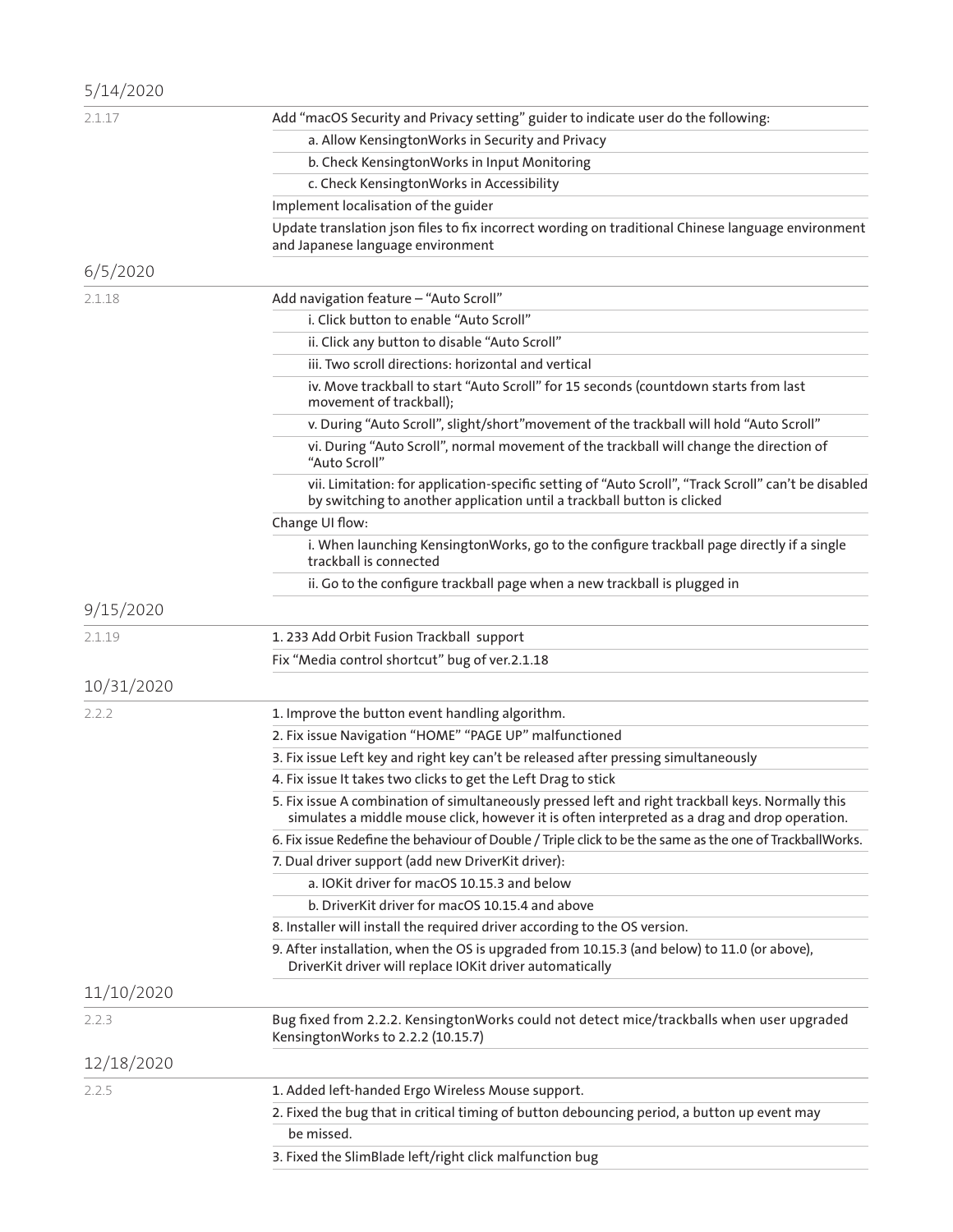| 1/20/2021 |                                                                                                                                                |
|-----------|------------------------------------------------------------------------------------------------------------------------------------------------|
| 2.2.6     | 1. Fixed double click issues for Apple M1 MacBook.                                                                                             |
|           | 2. Enhanced the click response time of the driver to accept fast click and fast double click.                                                  |
| 2/2/2021  |                                                                                                                                                |
| 2.2.7     | 1. Now supports the Pro Fit® Ergo Vertical Wired Trackball                                                                                     |
|           | 2. Replaced the communication method of 'http server' with 'shared memory' for security concerns.                                              |
|           | 3. Supports the "Tilt" button repeat feature.                                                                                                  |
|           | 4. Fixed an in-app upgrade issue.                                                                                                              |
|           | 5. Reminds users to allow KensingtonWorks in Security settings during the re-install process.                                                  |
| 3/3/2021  |                                                                                                                                                |
| 2.2.8     | Fixed bug: After saving the button settings for a specific application, the buttons went blank.                                                |
| 4/30/2021 |                                                                                                                                                |
| 2.2.10    | 1. [Apple M1 only] Fix Auto Scroll malfunction.                                                                                                |
|           | 2. [Apple M1 only] Fix left button stuck issue which allows users to swap left and right buttons<br>and assign combination keys.               |
|           | 3. [Apple IOKit only] After scrolling, left click with function as a double click.                                                             |
| 7/20/2021 |                                                                                                                                                |
| 2.2.11    | 3 chording functions to understand:                                                                                                            |
|           | 1. If the chording function is not activated, the individual buttons will work as normal.                                                      |
|           | 2. The function assigned to the chording will continue until both the combo keys are released.                                                 |
|           | 3. Functions of the assigned chording keys will continue even when the user presses another key<br>or when using another feature on the mouse. |
| 9/7/2021  |                                                                                                                                                |
| 2.2.13    | New device added - 'Orbit® Wireless Trackball with Scroll Ring'.                                                                               |
|           | Change macOS switch to Windows to Command+Shift+'~' (Switch windows in the same app).                                                          |
|           | Fixed bug: on macOS Big Sur, left/right direction (and assigned functions) were swapped.                                                       |
| 9/27/2021 |                                                                                                                                                |
| 2.3.1     | 1. New features - Video Conferencing                                                                                                           |
|           | a. Shortcut keys for Teams/Zoom meetings.                                                                                                      |
|           | Supported shortcut list - Teams for macOS                                                                                                      |
|           | • Mute/Unmute                                                                                                                                  |
|           | • Camera On/Camera Off                                                                                                                         |
|           | • Share Content/Stop Sharing                                                                                                                   |
|           | • Answer Call                                                                                                                                  |
|           | • Decline Call                                                                                                                                 |
|           | • End Meeting                                                                                                                                  |
|           | Supported shortcut list - Zoom for macOS                                                                                                       |
|           | • Mute/Unmute                                                                                                                                  |
|           | • Camera On/Camera Off                                                                                                                         |
|           | • Share Content/Stop Sharing                                                                                                                   |
|           | b. Screen capture - Saves to files                                                                                                             |
|           | 2. Bug fixed: On macOS, left/right drag could not be released by the drag function assigned.                                                   |
|           |                                                                                                                                                |